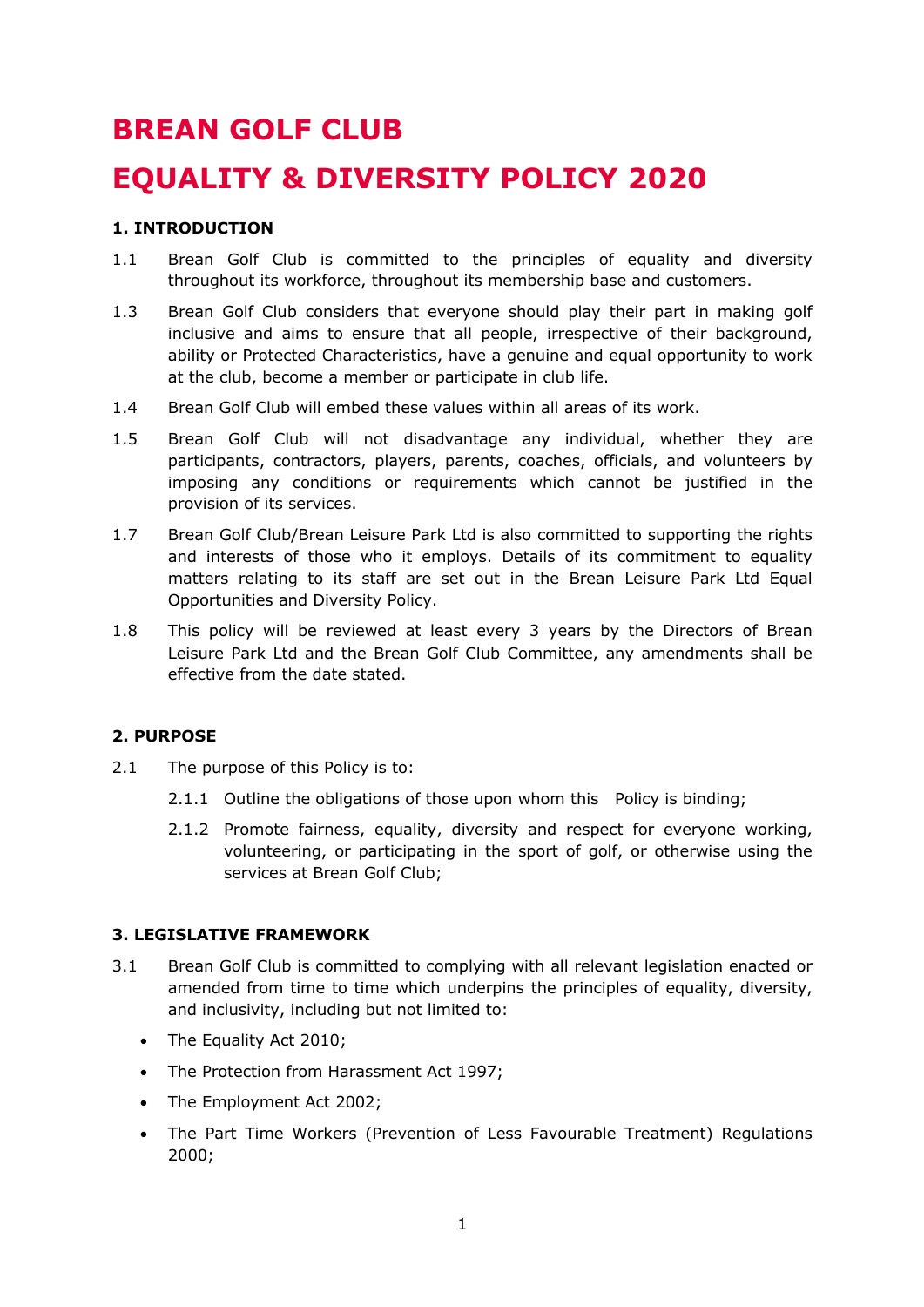- The Fixed Term Employees (Prevention of Less Favourable Treatment) Regulations 20002; and
- The Human Rights Act 1998.

# **4. SCOPE**

This Policy shall apply to, and be binding upon Brean Golf Club, its club committee, staff, volunteers, contractors, squad players, agents, and representatives working or acting for or on behalf of Brean Golf Club.

# **5. POLICY IMPLEMENTATION**

- 5.1 Brean Golf Club will:
- 5.1.2 Encourage the involvement of all people regardless of background, ability, or any Protected Characteristic, in golf;
- 5.1.3 Ensure that all competitions, events and activities administered by Brean Golf Club are carried out in a fair and equitable way (except where specific situations and conditions prevent this, and except where Positive Action is necessary);
- 5.1.4 Monitor and review all Brean Golf Club policies and procedures to ensure that they comply with the requirements of this Policy;
- 5.1.5 Monitor the diversity of its members, participants, players and volunteers in order to better understand the diversity that currently exists within Brean Golf Club. All such monitoring of personal data shall be undertaken in compliance with England Golf's Data Protection Policy and the Data Protection Act 2018.
- 5.1.6 Provide appropriate training and support to all staff, contractors, officials and volunteers to raise awareness of both the collective and individual responsibilities imposed by this Policy and the Key Concepts outlined in Paragraph 6 of this Policy.
- 5.1.7 Publish this Policy on its website.

# **6. KEY CONCEPTS**

- 6.1 Direct and indirect discrimination is outlined in **Appendix One**;
- 6.2 Harassment is outlined in **Appendix Two**;
- 6.3 Victimisation is outlined in **Appendix Three**;

# **7. BREACHES**

- 7.1 Brean Golf Club takes seriously all claims of inappropriate behaviour, bullying, harassment, victimisation and/or discrimination, whether direct or indirect, by a contractor, player, parent, coach, official or volunteer who works for, on behalf of, or represents Brean Golf Club .
- 7.2 Alleged breaches of this Policy shall be dealt with using the Club's complaints, disciplinary or staff grievance procedure as appropriate.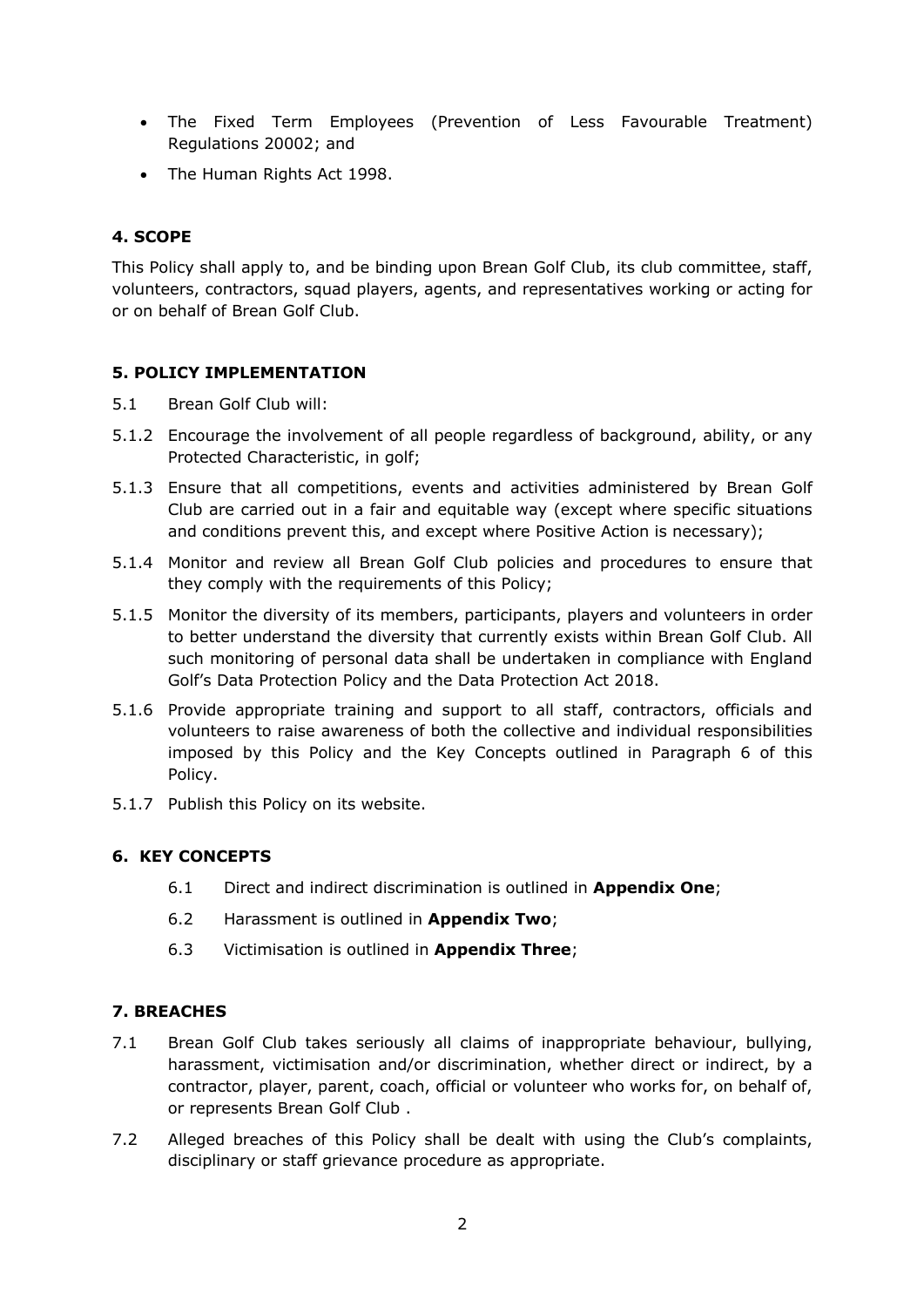# **APPENDIX ONE**

# **The Equality Act 2010 and Discrimination**

Every individual and organisation to whom this Policy applies must not act in a way which is directly or indirectly discriminatory and must make reasonable adjustments to avoid discriminating against anyone with a Protected Characteristic. Failure to do so will be considered a breach of this Policy, and may be a breach of the Equality Act 2010,

The Equality Act 2010 makes it unlawful to discriminate directly or indirectly against individuals or groups with certain "Protected Characteristics". The "Protected Characteristics" are listed in section 4 of the Act:

- Age;
- Disability;
- Gender Reassignment;
- Marriage and Civil Partnership;
- Pregnancy and Maternity;
- Race;
- Religion or Belief;
- Sex;
- Sexual Orientation.

# **Direct Discrimination**

Direct Discrimination is defined at section 13(1) of the Equality Act 2010: "*A person (A) discriminates against another (B) if, because of a protected characteristic, A treats B less favourably than A treats or would treat others.*"

For example, if an action or decision is taken by a club which treats females less favourably than males, this would be considered direct discrimination on the grounds of sex, which is a protected characteristic.

# **Indirect Discrimination**

Indirect Discrimination is defined at section 19(1) of the Equality Act 2010: "*A person (A) discriminates against another (B) if A applies to B a provision, criterion or practice which is discriminatory in relation to a relevant protected characteristic of B's.*"

Indirect discrimination occurs where less favourable treatment is not necessarily the main effect or objective of an action or decision.

Since the nature of indirect discrimination is that the discriminatory effect an unexpected or unforeseen effect of a good faith decision, complaints of indirect discrimination should therefore be considered carefully and objectively, and not dismissed out of hand purely because the effect was not an expected or intentional one.

If, for example, a golf club introduces a rule that club competitions can only be played on Saturdays, this rule would prevent members with certain religious beliefs from taking part in the competition. Although it may not have been the intention of the golf club, the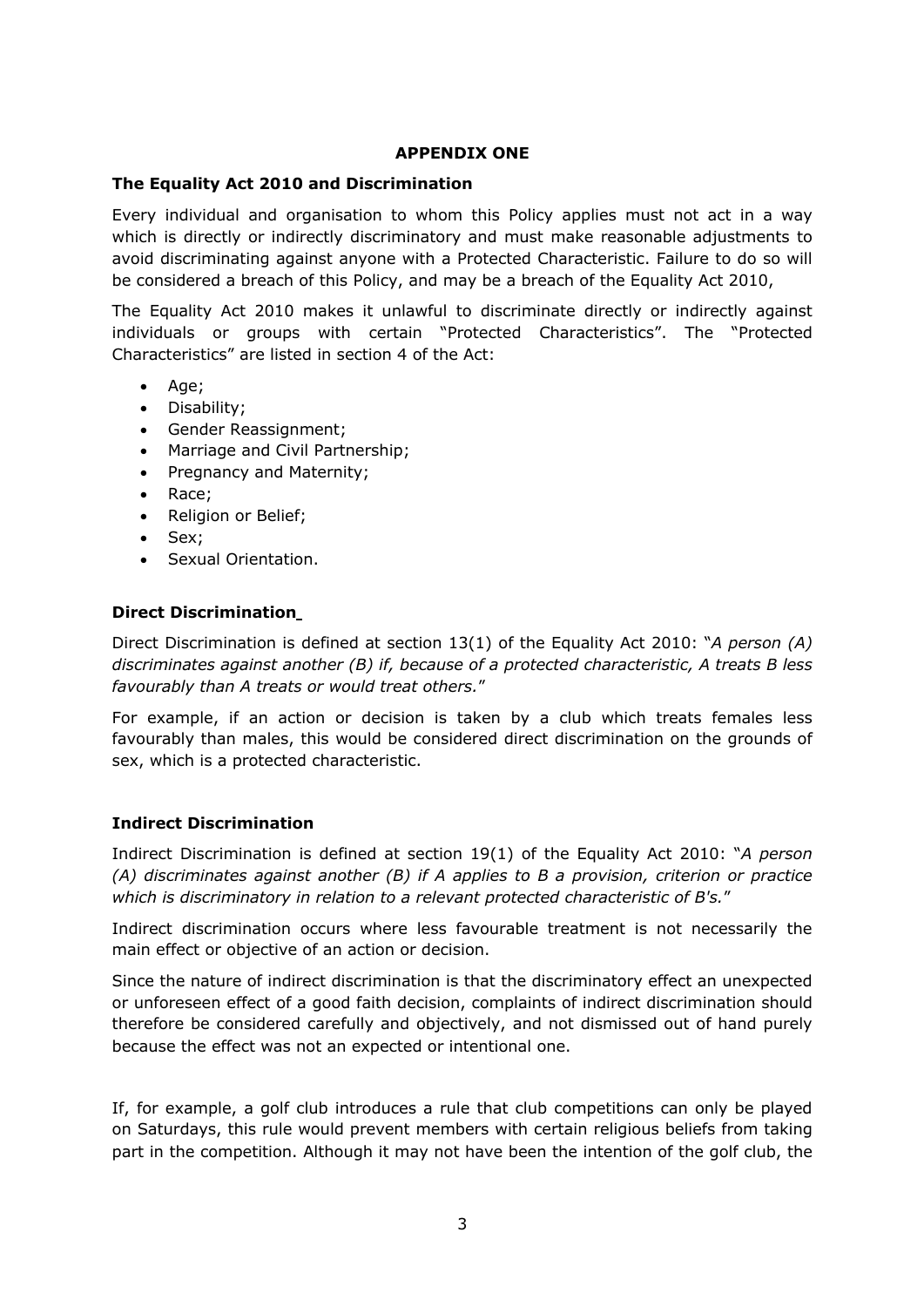effect of the rule is the less favourable treatment of members on the grounds of religion or belief, which is a protected characteristic. This is indirect discrimination.

# **Actions and Intentions**

An action or decision will still be considered discriminatory even if the less favourable treatment is unintentional. It may not always be obvious to the perpetrator that their actions are discriminatory. Indirect discrimination is often unintentional, but it is not a defence to an allegation of discrimination to say that the perpetrator did not mean to discriminate against a person or group. Discrimination can arise out of actions and decisions, but can also arise out of omissions and failure to take actions or decisions.

# **Reasonable Adjustments**

Everybody to whom this Policy applies is under a duty to make reasonable adjustments to avoid discriminating against any individual or group with a Protected Characteristic.

The duty is to make *reasonable* adjustments. It is not unreasonable for adjustments to cost time, money, or other resources. However, an adjustment may not be reasonable if the cost is disproportionately high, or making the adjustment would be unfeasible.

# **Positive Action**

It can be lawful to make decisions that discriminate on the basis of a Protected Characteristic in very limited and exceptional circumstances, if the discrimination is a 'Positive Action' taken in order to address an underrepresented group or Protected Characteristic. Positive Actions must be reasonable, justifiable, and clearly linked to a legitimate aim.

# **Examples**

In a golfing context, some examples of unlawful discrimination might include:

- Not allowing the use of golf buggies, as this increases the cost of maintaining the course;
- Restricting the number of tee times available to women during peak hours at a golf course;
- Not allowing competitions to be played on alternate days to accommodate for certain religious beliefs.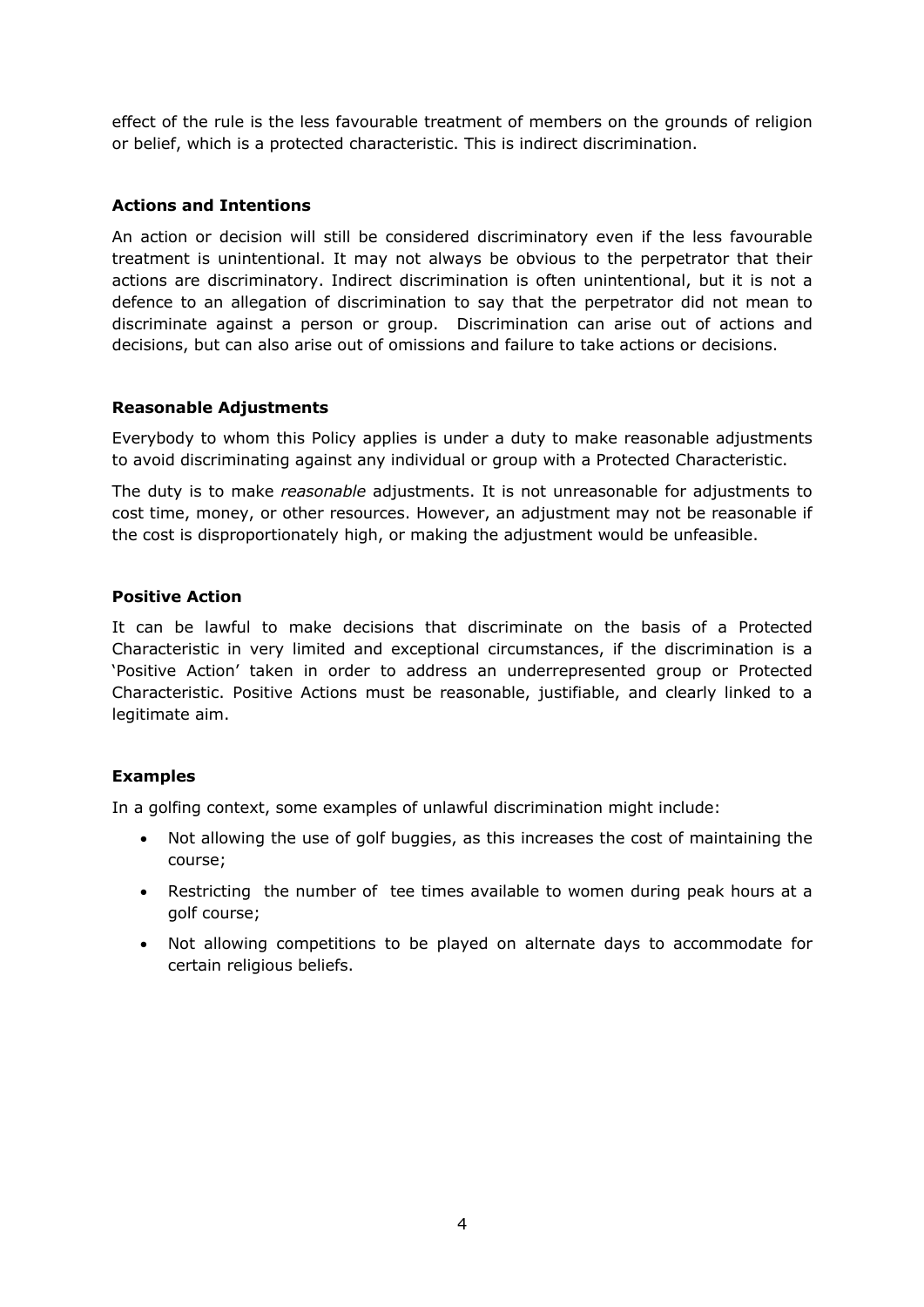# **APPENDIX TWO**

# **Harassment**

Harassment is defined in section 26(1) of the Equality Act 2010. Harassment occurs where a person engages in unwanted conduct related to a Protected Characteristic (outlined in the Equality Act 2010), which has the purpose of either:

- Violating the other person's dignity; or
- Creates an intimidating, hostile, degrading, humiliating or offensive environment for the other person.

In determining whether conduct amounts to harassment, regard is had to:

- The perception of the victim;
- Whether it is reasonable for the conduct to have the perceived effect; and
- The Wider circumstances of the matter.

# **Sexual Harassment**

Sexual harassment occurs where a person engages in unwanted conduct of a sexual nature, and the conduct has the purpose or effects outlined above.

# **One Off Incidents**

A single, isolated, or one-off incident can still amount to harassment. The key consideration is the purpose or effect of the conduct.

#### **Protection from Harassment Act 1997**

Harassment can still occur even if it not based on a Protected Characteristic. The Protection from Harassment Act 1997 made it a civil, and sometimes a criminal, offence to carry out a course of conduct that amounts to harassment.

#### **Examples**

In a golfing context, some examples of unlawful harassment might include:

- Employees making unwanted or inappropriate contact with colleagues at a golf club or facility;
- Targeting disabled golfers using buggies and demanding to see proof of a disability;
- Disproportionate and public criticism or sanctioning of an individual's behaviour by an organisation for irrelevant or personal reasons.